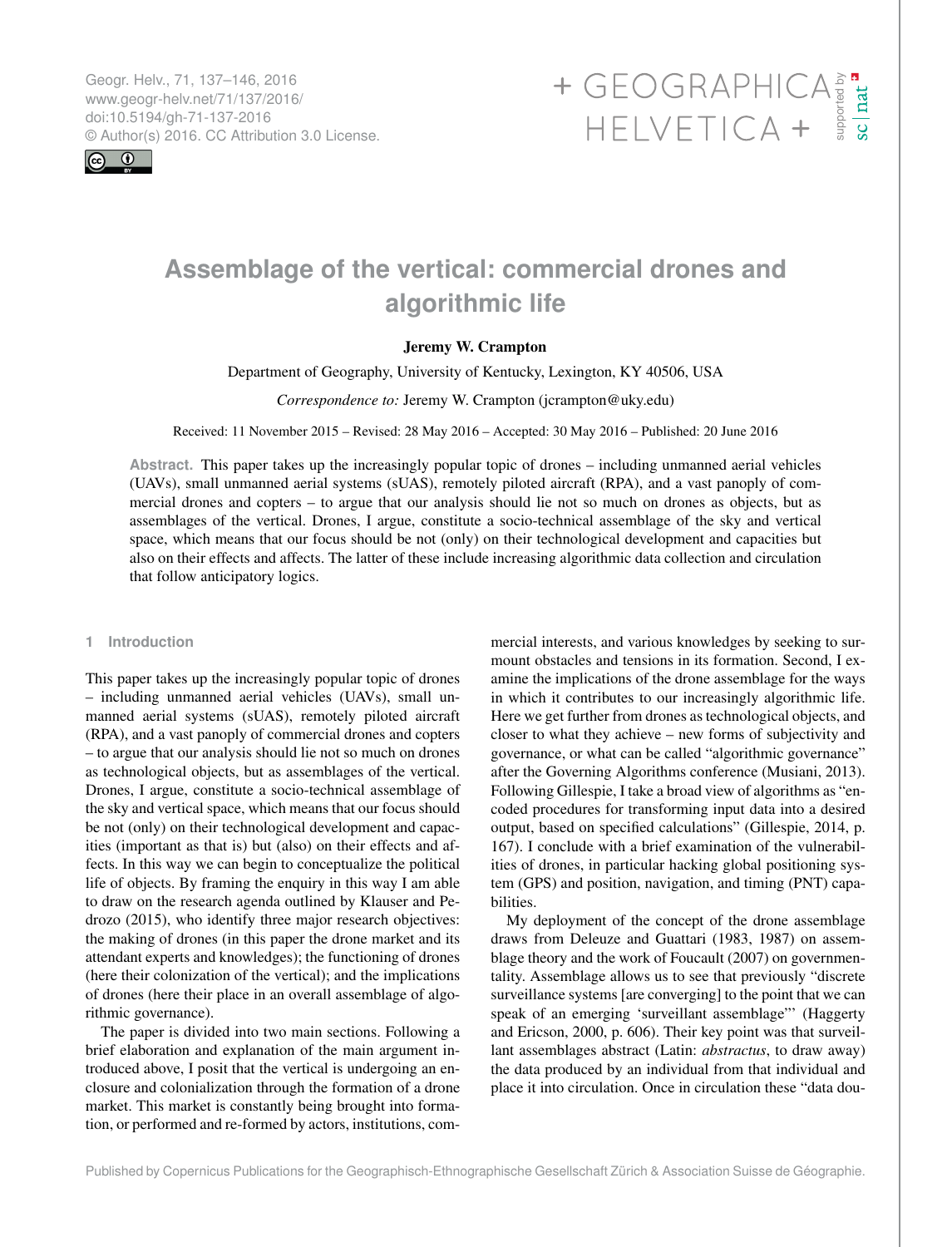bles" could be sold, and passed forward as variables for the creation of profiles. As Leszczynski has put it:

Our movements, behaviors, and actions in, through, and across space are easily and seamlessly digitally generated, captured, registered, leaked, intercepted, transmitted, disclosed, dis/assembled across data streams, and repurposed by ourselves and others. Our personal spatial data flows freely and without friction across and between interoperable and synergistic geo-enabled devices, platforms, services, applications, and analytics engines (Leszczynski, 2016).

Haggerty and Ericson help us to think through what work is done in the world by our objects of analysis, to understand them in terms of a socio-technological "apparatus" rather than merely a technical one, and to apprise them as continuously forming (indeed performing), rather than remaining static. Though it is more than surveillance that is at stake with drones, rather surveillance, the drone market, and form of governance constitute an assemblage.

Although the rich work of Deleuze and Guattari resists summation, for our purposes we can use their well-known definition of assemblage as "a multiplicity which is made up of many heterogeneous terms and which establishes liaisons, relations between them... [i]t is never filiations which are important but alliances, alloys" (Deleuze and Parnet, 1987, p. 69). In other words, how do a wide variety of actors, institutions, and knowledges form and reform, and what work do they do in the world? The components of an assemblage such as that of the commercial drone have been brought together deliberately and always benefits someone or something outside the assemblage. In one important, perhaps critical sense then, the drone is an idea – one that is actively desired to come into being (Buchanan, 2015). What is this idea; which is to say, what affects does it have?

To address this question, I highlight two aspects of the drone assemblage. First, they serve to control and modulate, not by exercising an all-powerful sovereignty, but through a marshalling of people's behaviors and possible future behaviors, or what Foucault called "conduct of conduct" by which people are led, but not compelled (Foucault, 1983, 2007). Second, and not unrelated, drone assemblages are deployed to reduce and contain threat. Although this might be most obvious in the case of military or intelligence drones, my interests lie with commercial or non-military drones. Here too we may discern threat reduction although it takes different forms, including the reduction of risk to capital flows by decreasing uncertainty in the market. By creating certain kinds of vertical space (for example financial risk of investment in the new technology) risk is ameliorated. Both these effects are discussed in turn.

#### **2 Enclosure of the vertical**

As a number of authors have discussed, unmanned aircraft have been around in various guises for about a 100 years (Shaw, 2013). However, the market for drones beyond the military is a more recent innovation. In this section I trace the broad contours of this market and look at the key players constituting it. My main argument is that the market is being created on an ongoing basis, which we can call performing markets (MacKenzie and Millo, 2003; Callon, 1998). This does not reference how well markets are doing (under- or over-performing) but rather that markets need to be continually created through the actions and relationships of various material and non-material actors. Although I draw from earlier work on performing markets, in partial distinction to this literature, I argue that it is not so much the actors in elite positions (such as consulting economists and policy-makers) that perform markets, but rather a set of interconnected players that can take both a material and discursive form, who exist at a variety of scales, and at a variety of positions.

This commercial drone assemblage is constituted not only by drones themselves as technical objects, but also in the US (my primary focus) by state and federal regulations (e.g., the Federal Aviation Administration or FAA), specific knowledges, drone manufacturers, regional Chambers of Commerce, members of the public, universities, the Defense Advanced Research Project Agency (DARPA), drone interest groups, farmers, police, drone start-up companies, and lobbyists. The target of the drone market is not only the production of commercial drones, but regional development of the sky itself.

At the moment the main sources of risk derive from uncertainty about the legal, technical, and social implications of investing in the commercial drone market. Federal regulators such as the FAA in the USA have been charged with clarifying commercial drone usage (i.e., loosening restrictions) but this has put them in conflict with their core mission to preserve safety. Overall the FAA has reacted too slowly according to congressional testimony by Google and Facebook (both of which have ongoing drone programs). Amazon, which has received public attention for its proposal to deliver packages, is also lobbying Congress for increased access to the sky, doubling its lobbying spending to USD 9.4 million in 2015 (King, 2016).

Technologically there are also challenges but these seem more certain of being solved (both DARPA and NASA have announced early success in enabling drones to autonomously avoid obstacles, drawing on research in ground-based selfdriving vehicles).

The size of the commercial drone market cannot be precisely determined, in part due to its rapidly changing form. Some proxy measures are provided by various players such as the lobbyist group Association of Unmanned Vehicle Systems International (AUVSI), but these are vested interests and cannot be taken as impartial; nevertheless, they are in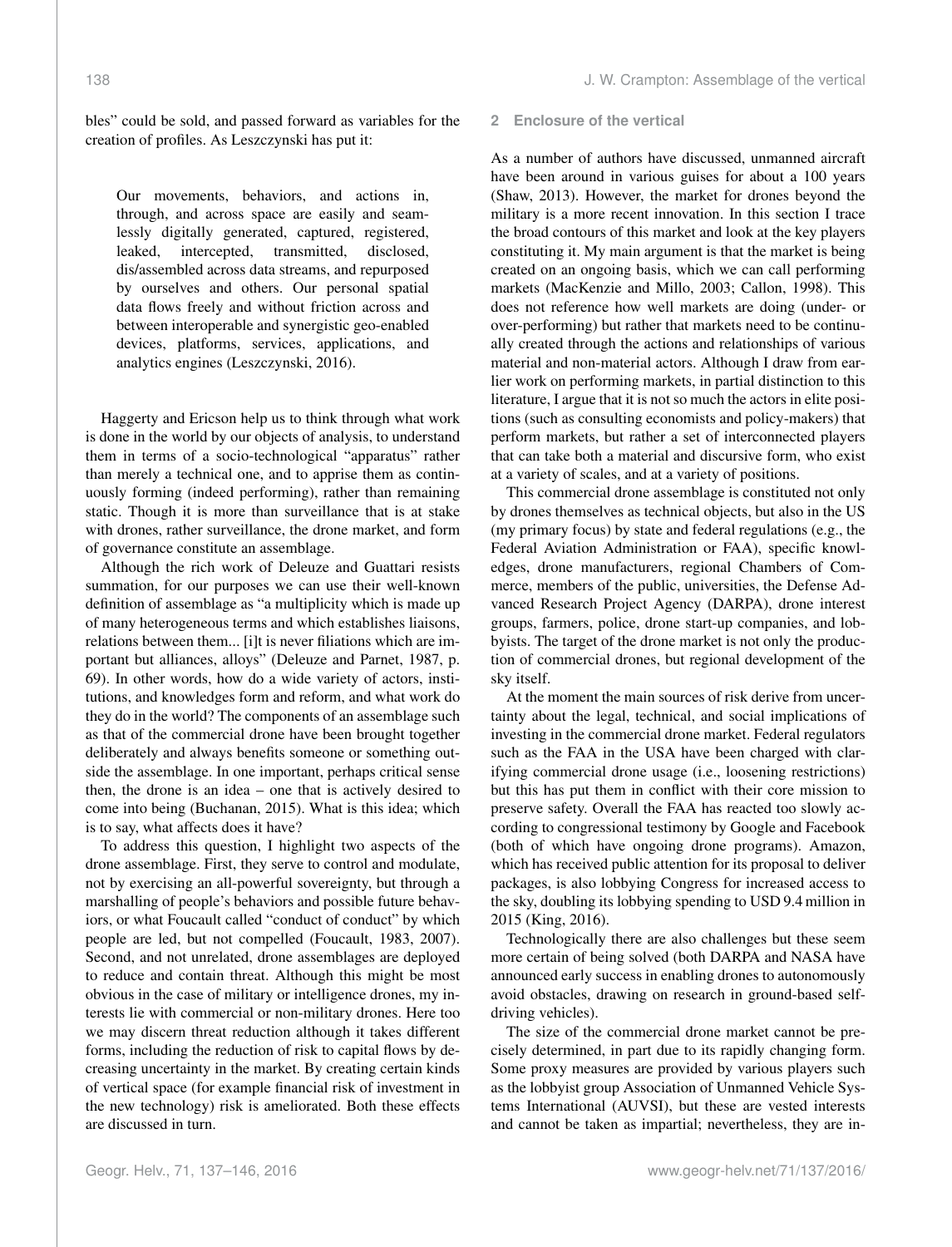dicative of what people expect or hope the market to be. AU-VSI's economic analysis (Jenkins and Vasigh, 2013) states that more than 70 000 jobs will be created in the USA, with an economic impact of USD 13.6 billion. A recent overview of commercial drone market's size found estimates ranging from USD 125 million to USD 5.1 billion by 2019, indicating the still-emerging nature of the market (Oppenheimer & Co., 2016). By comparison, the US military UAV budget is only USD 3.95 billion for financial year (FY) 2017 (Gettinger, 2016). The FAA's drone registration program has been so successful that there are already more registered drone operators (325 000) than manned aircraft (Associated Press, 2016).

AUVSI's claim is an example of how various components of the drone market are performing the market – in this case framing the expectations, which leads to pressure on the FAA to adjust its policies to enable the creation of these jobs, for companies to enter the market in expectation of realizing returns, of chambers of commerce to seek regional investment, and so on.

This performativity of the drone market is reflective of what Anderson has called "anticipatory action" whereby preemption, preparation, and prevention of threats to neoliberal life are enacted in anticipation of future conditions and geographies (Anderson, 2010). In this case AUVSI anticipates a vast future economic market that would extend neoliberal capital into a new regional development of the sky, but it is one that will not come about unless various blockages and threats are identified and removed. AUVSI's ultimate intent in issuing the economic forecast is not so much to estimate market size, as to preempt obstacles to it.

Non-military drone operation in the USA occurs in one of two categories: public and civil (including commercial). In the former, which includes federal, state, and local government including law enforcement and universities, the FAA will provide airspace authorization through Public Certificates of Waiver of Authorization (COA). According to the FAA, the review process for a COA is about 60–90 days. In the latter, the FAA issues a civil COA for airspace permission and certifies the equipment used through a so-called Section 333 exemption. The latter takes about 120 days for the approval process, and derives from Section 333 of the 2012 FMRA. This section grants authority to the Department of Transportation (including the FAA) to issue exemptions on a case by case basis. Since the first exemption in September 2014 through to May 2016, more than 5000 exemptions have been issued, with a further 17 000 in the queue. (These may cover multiple uses and units.)

Interestingly, 333 exemptions were initially highly constrained geographically because the applicant also had to apply for a COA in a specific airspace. In March 2015, the FAA allowed drone operators to fly in any permitted geographic airspace. This has encouraged a lot of start-up companies, who are taking a drone for hire business model, i.e., a new form of business not permitted under the original regulations.



**Real Estate** 

Insurance

Utilities/energy<br>infrastructure

**Figure 1.** Intended primary operations categories of small drones in the USA. Source: Michel and Gettinger (2016).

**Construction** 

What do drones do? Commercial drones are flown for a variety of purposes. According to the Center for Study of the Drone, which has tabulated 2733 Section 333 exemptions through the end of 2015, the most common intended usage of small drones was for photo/film purposes (29 %), followed by real estate (18.2 %). See Fig. 1.

The survey noted, however, that applicants intended to use their drones for multiple purposes (on average about two purposes per exemption). Thus, an applicant may state that the intended purpose is to collect aerial footage for monitoring utility infrastructure. This appears to be a way that the FAA can loosen its requirements because one application can now cover different drones and different uses. Additionally, the one big increase in intended use is emergency services, which grew from 3 to 19 % from the start to the end of the survey period. Because these exemptions do not include civil uses provided by law enforcement agencies (LEAs) it is interesting to note that these companies anticipate their drones being hired for security and emergency services. Indeed, currently, fewer than 50 police departments operate drones (US Congressional Research Service, 2016).

A second area of tension lies between federal and state regulations. Some states have attempted to pass their own UAS regulations either permitting or more frequently banning drones from certain activities such as flying close to properties in order to protect privacy. However, the FAA continues to assert that it possesses exclusive sovereignty of airspace and that it can preempt local and state requirements.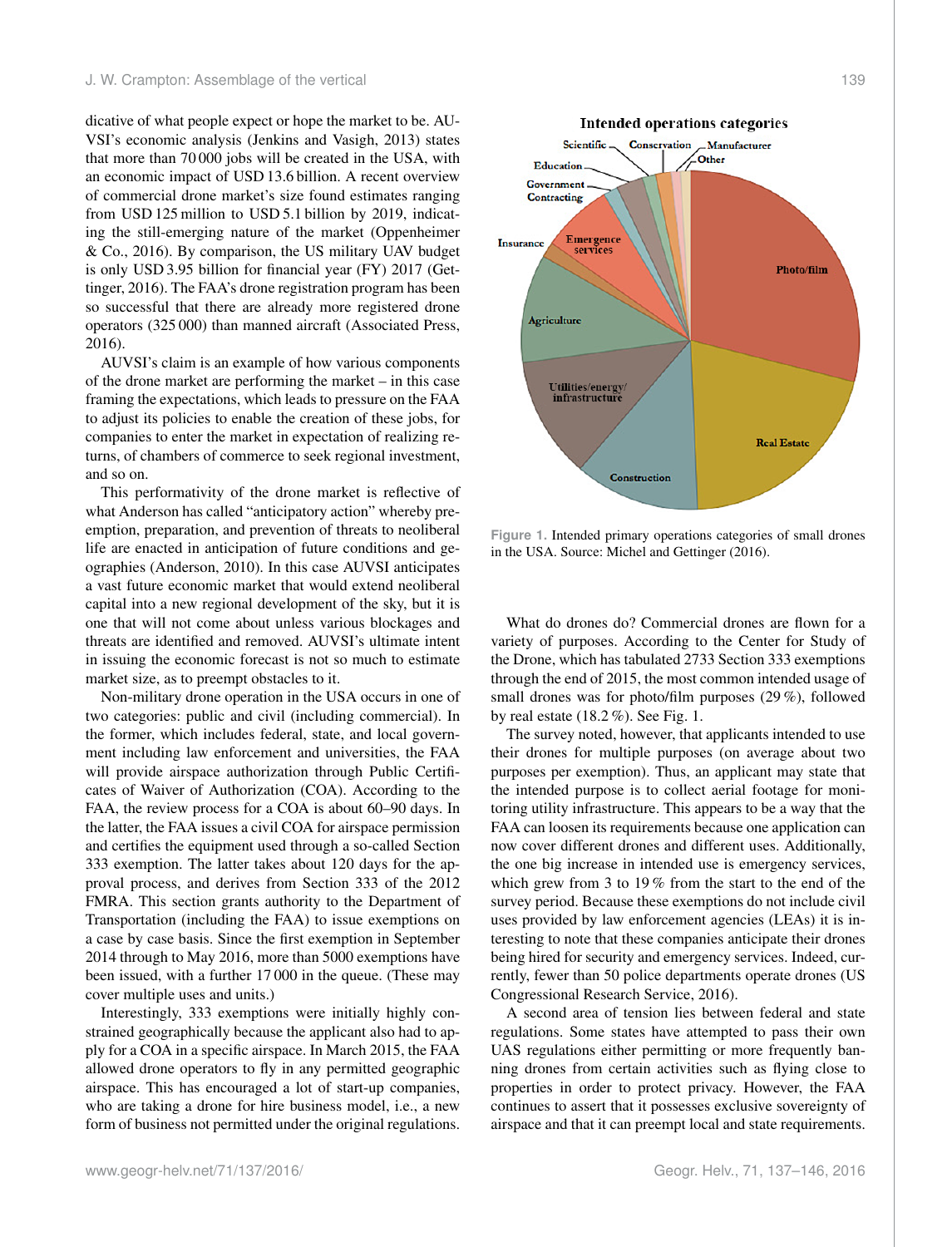A third area of concern for the drone market lobbyists is how drones are perceived and understood, or what might be called the affective politics of drones. This has two elements – negating concerns that commercial drones are a threat to well-being (primarily issues of privacy and safety), and controlling the narrative (e.g., in the media or legislatures) by promoting their beneficial potential. Drone registration addresses the first of these by requiring an identifying mark on each drone, to enable monitoring and enforcement of UAS regulations. Similarly, geofencing technologies are increasingly written into control software to disable drone operations in specific spaces (say within 5 miles of an airport) and are now used by drone companies as a competitive advantage for safety. For example, DJI touts its geofencing, known as Geospatial Environment Online (GEO), as the best-in-class geospatial information system that provides drone operators with information that will help them make smart decisions about where and when to fly. It combines up-to-date airspace information, and a warning and flightrestriction system (DJI, 2015).

According to the Congressional Research Service (CRS) a whole raft of other technologies for detecting drones in flight and even destroying them are in development (US Congressional Research Service, 2016). But as a source in government told us "ultimately, even once the FAA makes its decisions, the shape and size of this industry is going to be determined by the insurers" (interview, November 2014).

Industry stakeholders have expressed frustration at the delays, and have pushed back against privacy concerns. In an interview, the Director of UAVSI, Michael Toscano, stated that drones did not represent a new threat to privacy: "It does not make a difference how you collect [information]. ... I do not think privacy is really the issue. ... The issue is safety" (Toscano Interview, November 2014).<sup>1</sup> In this way, Toscano seeks to shift the debate from a contentious policy issue (privacy) to a solvable technical issue.

Industry has also proposed safety solutions. Amazon's drone program, known as Prime Air, has proposed a new subdivision of the sky to allow for small UAS operations. In their scheme, heights between ground level and 200 ft would be dedicated to hobbyist flying drones and kites, heights between 200 and 400 ft would be a dedicated "drone lane" to be used by small fast UAS, the zone between 400 and 500 ft will be a no-fly zone, and heights above 500 ft would be reserved for other aircraft as is the current case (Amazon Prime Air, 2015). However, the FAA has so far taken a dim view of this proposal, stating this is "segmentation" rather than "integration" of airspace (US Federal Aviation Administration, 2015).

Google announced in late 2015 that they expect to start drone deliveries by 2017. David Vos, who runs Project Wing, was quoted in the media as stating that "we are pretty much on a campaign here", and that they would like to see a new class of airspace, Class G, created especially for drones (Morgan, 2015), similar to the Amazon proposal. To this end, one of the six FAA test sites includes a component in Iceland, where approvals can be obtained in as few as 10 days (US Congressional Research Service, 2015). According to *Forbes*, Amazon is also scanning private properties in high resolution, which may indicate it is developing its automated sense-and-avoid capabilities (Mac, 2015). The FAA has also responded to industry pressure to accommodate its line-ofsight restriction by announcing a new program, known as the Pathfinder Program, which would work with companies on a test basis to develop beyond line-of-sight capabilities (Mc-Farland, 2015). But the proposal of a new class of airspace has not been received favorably by the FAA, which sees it as an infringement on its core mission, and is waiting for new technologies that can track and manage drones flying below 500 ft. For example, NASA is developing a low-altitude UAS traffic management (UTM) system, which it will turn over to the FAA in 2019 (Carey, 2016).

There is also pressure from competition abroad. Many countries around the globe have programs and processes that allow far more UAS activity than in the USA. Japan, for example, has permitted UAS use in agriculture since the 1980s. In Europe, the European Aviation Safety Agency (EASA) has sought regulations for UASs that would integrate them into national airspace by forming three categories of use (open, specific, and certified). The latter category would allow beyond line-of-sight operations (US Government Accountability Office, 2015). By contrast, the USA has announced further regulation, requiring that some publicly available drones be registered to their owners (Associated Press, 2015). As a source in the US government explained: "you are seeing already the emergence of significant markets for small commercial UAVs overseas... but until there is a market for it [in the US], no one can move out of their garage" (Interview, November 2014).

All of these developments raise the question of what is happening to the vertical. It has been long established that the sky is public – otherwise each airplane would have to get permission to fly over your property.<sup>2</sup> This is akin to the concept of international waters on the ocean. But as with international waters, this public space is becoming increasingly and deliberately enclosed, in what might constitute a modern "enclosure of the commons". (China, for example, has recently built on low-lying islands in the Spratly Islands in the South China Sea, and claimed not just sovereignty over the seas,

<sup>&</sup>lt;sup>1</sup> Interviews cited in this paper were carried out by the author and Dr. Susan Roberts, University of Kentucky.

<sup>2</sup>See *US v. Causby* 1946 (328 U.S. 256), which held that the doctrine of ad coelom (that is, property rights up to the sky) was not relevant to the modern world, and that airspace above a certain minimum was the public domain. On the other hand, property owners have some air rights in connection with their property, although they cannot dictate what flies there since that is the sovereign right of the USA (i.e., the FAA).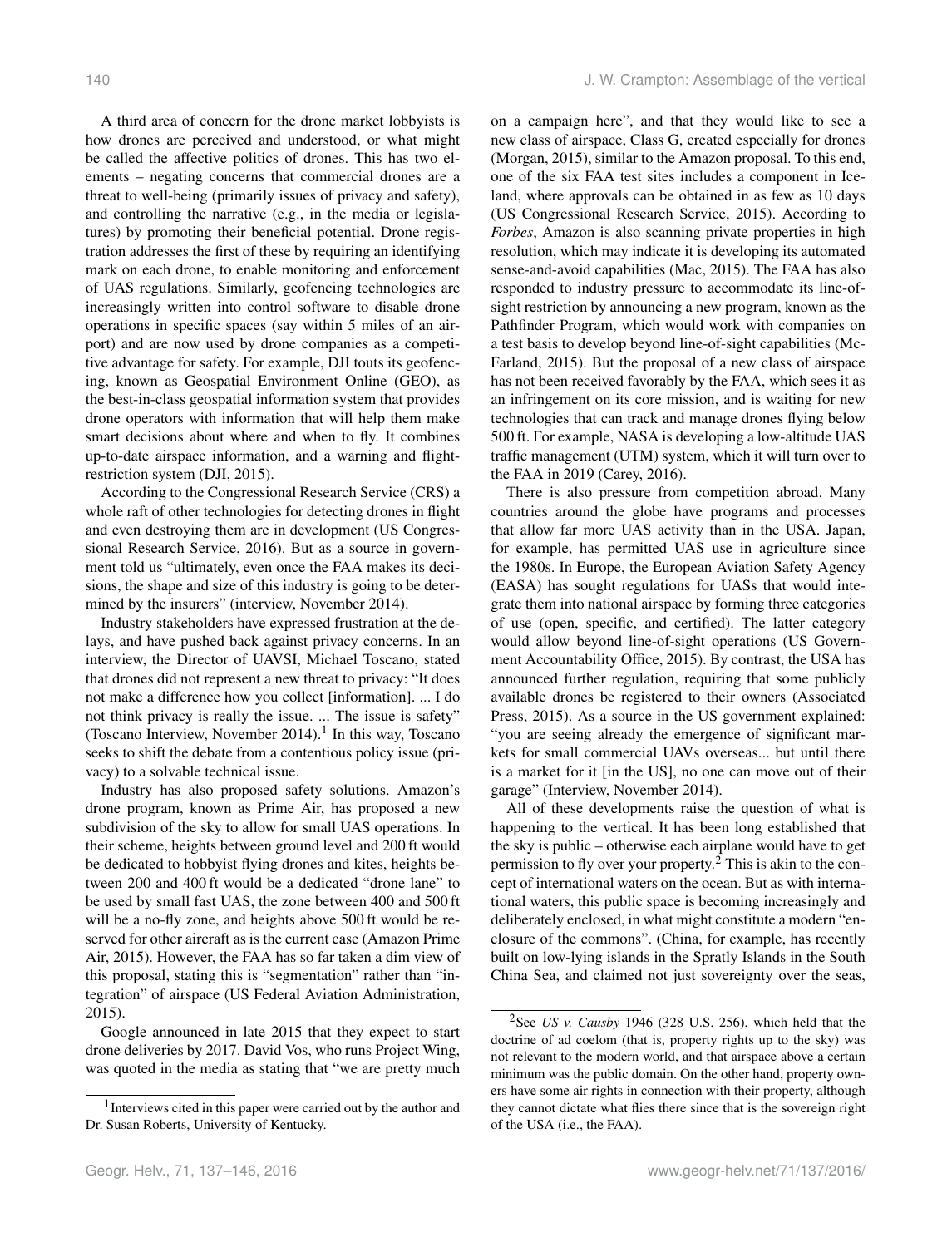but over the airspace as well.) As Don Mitchell has argued, when space is taken from the public domain and privatized (enclosed):

The threat here is not from the disorderly behaviors... but rather from the steady erosion of the ideal of the public, of the collective, and the steady promotion of private, rather than democratic, control of space (Mitchell, 2004, p. 137).

How is this occurring in the drone context? Is it possible to privatize the sky and effectively overturn *US v. Causby*? It is already happening incrementally. Some companies have sought and received special FAA dispensations to control airspace over their businesses. Airspace over Disney theme parks for example is restricted up to 3000 ft, with the FAA categorizing this zone as national defense airspace. Some private entities (such as ski resorts) have also banned drones (US Congressional Research Service, 2016). This raises the very issue, however, of their legal right to do so, given that the FAA controls all airspace (especially if the operator is outside the property). Similarly, activist groups sometimes fly drones over mountaintop removal (MTR) mining sites, although this (and indeed government overflights) is strongly objected to by the coal industry. There are also numerous FAA restrictions, known as NOTAMs (notices to airmen), such as one restricting drones from flying within 15 mi of Washington D.C. Reagan National Airport, 3 times the usual distance.

Not all airspace privatization occurs because of drones. The proliferation of POPS or privately owned public spaces (including malls but also many parks, buildings, and riverfronts) and the UK's recent introduction of PSPOs (public space protection orders) are steadily eating away at public access through privatization. (PSPOs are similar to ASBOs or antisocial behavior orders, and criminalize activity in public space that is not normally a crime.) According to one author, PSPOs act as "spatial control orders... making predefined activities within a mapped area prosecutable" (Garrett, 2015). As authorities seek to further conduct behaviors in nominally public spaces, drones can provide an additional form of surveillance for areas not already covered by CCTV, or where a mobile aerial viewpoint is needed. Although PSPOs are horizontal, ground level spaces, there is also a vertical dimension. Air rights – the space immediately above a property – can be sold separately from the building itself, and although these do not extend indefinitely into the sky, it is nevertheless a "hot market," with its own brokers and traders. In some places, the price can be as high as USD 230 per square foot of air (Herships, 2013).

Drone assemblages and the marketplace are thus actively performed by various interested actors in very material and discursive ways. I argue that the drone market will continue to develop by extending this control and enclosure of the vertical (i.e., through increasing privatization and monetization of the sky). In the next section, I offer some reflections on the effects of this market in terms of governance.

# **3 Algorithmic governance**

In this paper, algorithmic governance refers to the manifold ways that algorithms and code/space enable practices of governance by conducting and mediating behavior. I am particularly interested in the manner this occurs in geographic contexts. I therefore broaden my view of the drone assemblage to see it as only part of a set of developments that I call "algorithmic governance". Here we get furthest from drones as objects but closest to what effects they achieve through the creation of new forms of subjectivity. These new subjectivities have the purpose of identifying and containing threat, through various mechanisms of control, and have geographical outcomes. I take an expansive view of threat, to include, like Anderson (2010), threats to profitable neoliberal activities.

What is algorithmic governance? As stated above, an algorithm is any form of calculation that takes input and yields desired output. They are increasingly essential because of the vast amounts of data being produced – big data – that outpace human computational capacities. The output I am concerned with is modulated (affected) conduct, or what Foucault calls the "conduct of conduct". Thus an algorithm is data plus calculation is equal to conduct of conduct. Algorithmic governance is therefore the increasing prevalence of algorithmically derived decisions made on the basis of personally identifiable information (PII), data profiles that may or may not say something meaningful about your life, but act to form spaces of possibility, whether you are aware of them or not. For example, algorithms may impact your chances of employment (or keeping employment), getting credit and education, health services, travel, and basic control over online information about you (Pasquale, 2015).

For what reasons are behavior, attitudes, and beliefs affected (conducted)? For Amoore (2014), the various assemblages of big data, everywhere sensors, and algorithms "are less interested in who a suspect might be than in what a future suspect may become" (Amoore, 2014, p. 109). Algorithms are therefore directed at producing certain *kinds* of subjects (the proto-suspect) in order to reduce, allay or redirect risk. Nguyen for example, provides a case study of how algorithmic biometrics in US schools modulate spatial behavior. The biometric devices "not only verify identity; they also shape how, where, and for what purposes authorized school bodies can move" (Nguyen, 2015, p. 2).

In the drone context the most obvious example (beyond the military) is the use of drones for policing. Indeed, Neocleous goes so far as to argue that air power *is* police power (Neocleous, 2013). For example, Aeryon Labs, a Canadian manufacturer of small drones has partnered with Microsoft to produce real-time aerial imagery for police and intelli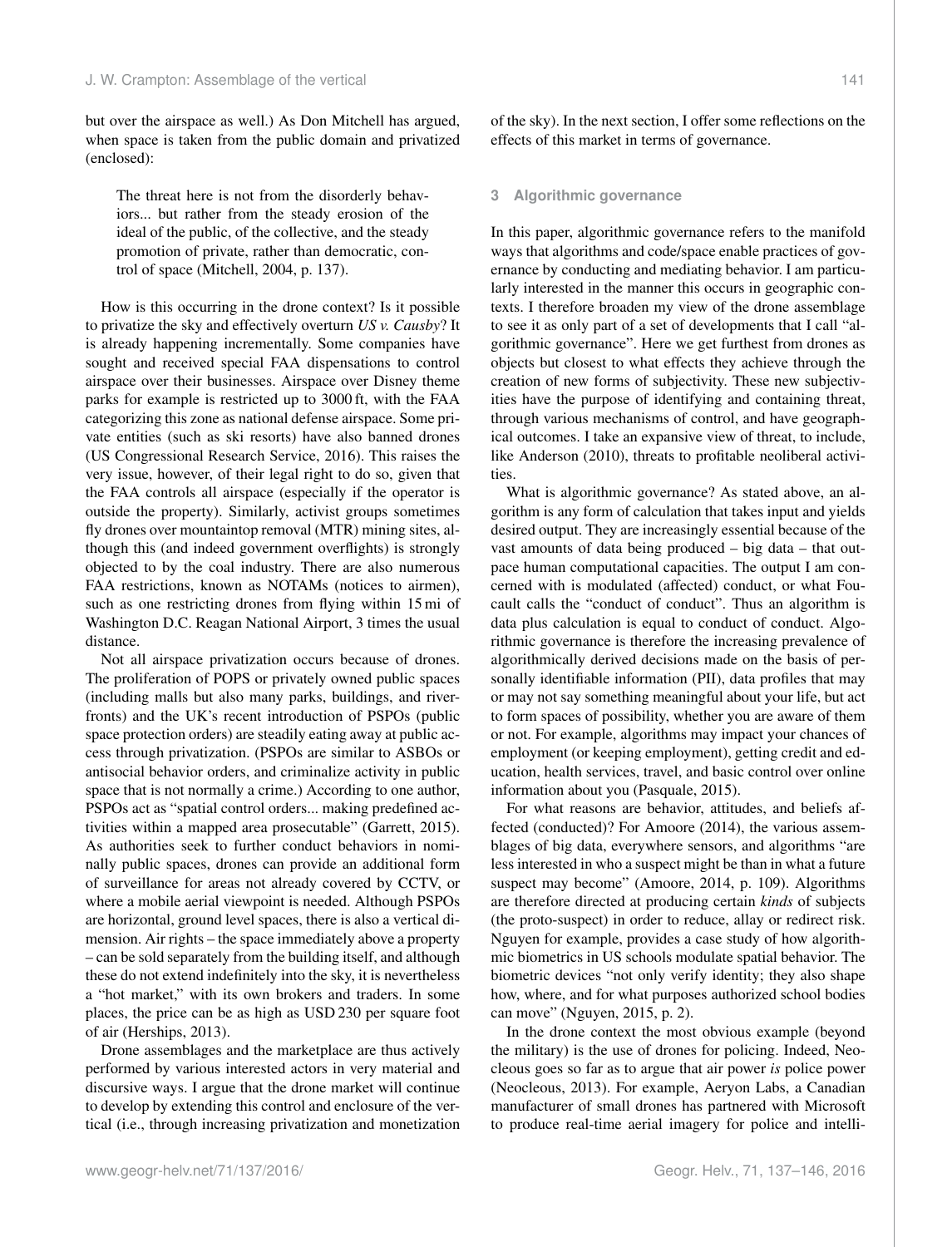gence surveillance. Known as the Microsoft Advanced Patrol Platform (MAPP) the system is aimed at police departments around the country, and "law enforcement and security personnel" (Microsoft, 2015). Similarly, Nigeria just announced the use of drones to supplement the 1000 CCTVs (closed circuit TVs) it has in place across the city of Lagos, as part of a crime prevention initiative (Akinola, 2015). Some US states have also passed laws allowing drones to be equipped with tasers and other "non-lethal" weaponry (della Cava, 2015). But perhaps the most notable usage has been by the US Customs and Border Patrol (CBP), which has flown unarmed drones (Predator B) since 2004, and currently operates 10 drones. According to a government report, however, this program has yet to prove its value, and recommended that CBP cancel its plans to spend USD 443 million on 14 additional drones (US Department of Homeland Security, 2015). Although the CBP agreed officially with the report, they were later quoted in the media as strongly disagreeing. The CBP assistant commissioner in charge of acquisitions, Mark Borkowski, stated "there are a zillion things" drones

outweighed the cost of the program (Ortega, 2015). What is important to note here is that this affect is operating on data. Amoore (2014) calls these the "data derivatives" and they are increasingly uncoupled from underlying values associated with a living person. As several authors have noted, such derivatives were postulated during the 1980s by Deleuze, who proposed the concept of the "dividual" (Deleuze, 1992).

can do, and that the value of the drugs they had interdicted

It is worth pausing to explicate this notion of the dividual. If for Foucault the period of modernism up to the early twentieth century was marked by the so-called disciplinary societies, then Deleuze argues that the current moment is better understood as societies of control. Discipline has too heavy a hand, as Foucault himself recognized through his own discussion of governmentality as management and conduct of conduct. With societies of control it is more a matter of modulating, of continually adapting and affecting, than enclosing people in institutions such as prisons (Foucault, 1977). Deleuze observes "The disciplinary societies have two poles: the signature that designates the *individual*, and the number or administrative numeration that indicates his or her position within a *mass*" (Deleuze, 1992, p. 5). This is a very interesting observation because it comports with a recent history of data that identified three time periods: the nineteenth century, the period up to WWII, and the period since about the late 1970s to the present (Bouk, 2016). During the nineteenth century the focus was on collecting personal data in order to fit them into biopolitical populations – this was after all the century of the Census, and the Census atlas (Hannah, 2000). During the next period, starting from the first couple of decades of the twentieth century, personal data collection is marked by a practice of mass production, mass consumption, mass marketing, etc., or in other words a proliferation of massification (in pursuit, no doubt, of mass profit, though

Bouk does not say this directly). The primary purpose here was to fit the individual into the mass, through for example, sorting and prediction achieved by ever-more metrics in testing. In education alone we could cite in the USA the Educational Testing Service (ETS), GRE scores to get into graduate school, the h-index for individuals, journal impact factors, and a whole array of student performance metrics. In the current moment, which Bouk dates from the 1970s (or about the time that productivity increases come adrift from wage increases, linked to the increasing computerization and robotization of the work place), the rise of the "data double" takes place. Analogous to Amoore's data derivatives and coined by Haggerty and Ericson (2000), the data double feeds big data and the internet of things (IoT). The data abstracted from individuals becomes commoditized, and not surprisingly has a metric, the ARPU or average revenue per user. For a company such as Facebook, the ARPU can be as high as USD 9.30 in North America, and over USD 2 globally. One of the controversies over social media is that none of this revenue is currently returned to Facebook's 1.5 billion users.

In addition to monetization, however, data doubles and big data lead to policy outcomes – what some have called computational politics. This is not a new dream of course, as the post-war work by scientists such as John von Neumann on "cybernetics" evidences (etymologically, *cyber* means control or governance). As long ago as the early 1970s for example, Allende's Chile was the site of a radical experiment in governing the economy of a nation through a central control room, in project CyberSyn (Medina, 2011). Data doubles in our era could thus be understood in political economic terms.

Deleuze's dividual is neither an individual (especially not a unitary self) nor an aggregate. Instead, the dividual is made up, perhaps even assembled, of strands that keep coming together and apart, and can divided and redivided (Delueze also calls this the nomadic subject, rather than the traditional monadic subject). A consequence of this is that data doubles can circulate around in many ways not necessarily following predetermined paths, a question of networks rather than centers, of relays. Deleuze's relays, I suggest, should not be thought of simply as automatically passing forward the information. Rather, he importantly notes that "what is important is no longer either a signature or a number, but a code: the code is a *password*" (p. 5). Later he adds

Felix Guattari has imagined a city where one would be able to leave one's apartment, one's street, one's neighborhood, thanks to one's (dividual) electronic card that raises a given barrier; but the card could just as easily be rejected on a given day or between certain hours; what counts is not the barrier but the computer that tracks each person's position – licit or illicit – and effects a universal modulation (Deleuze, 1992, p. 7).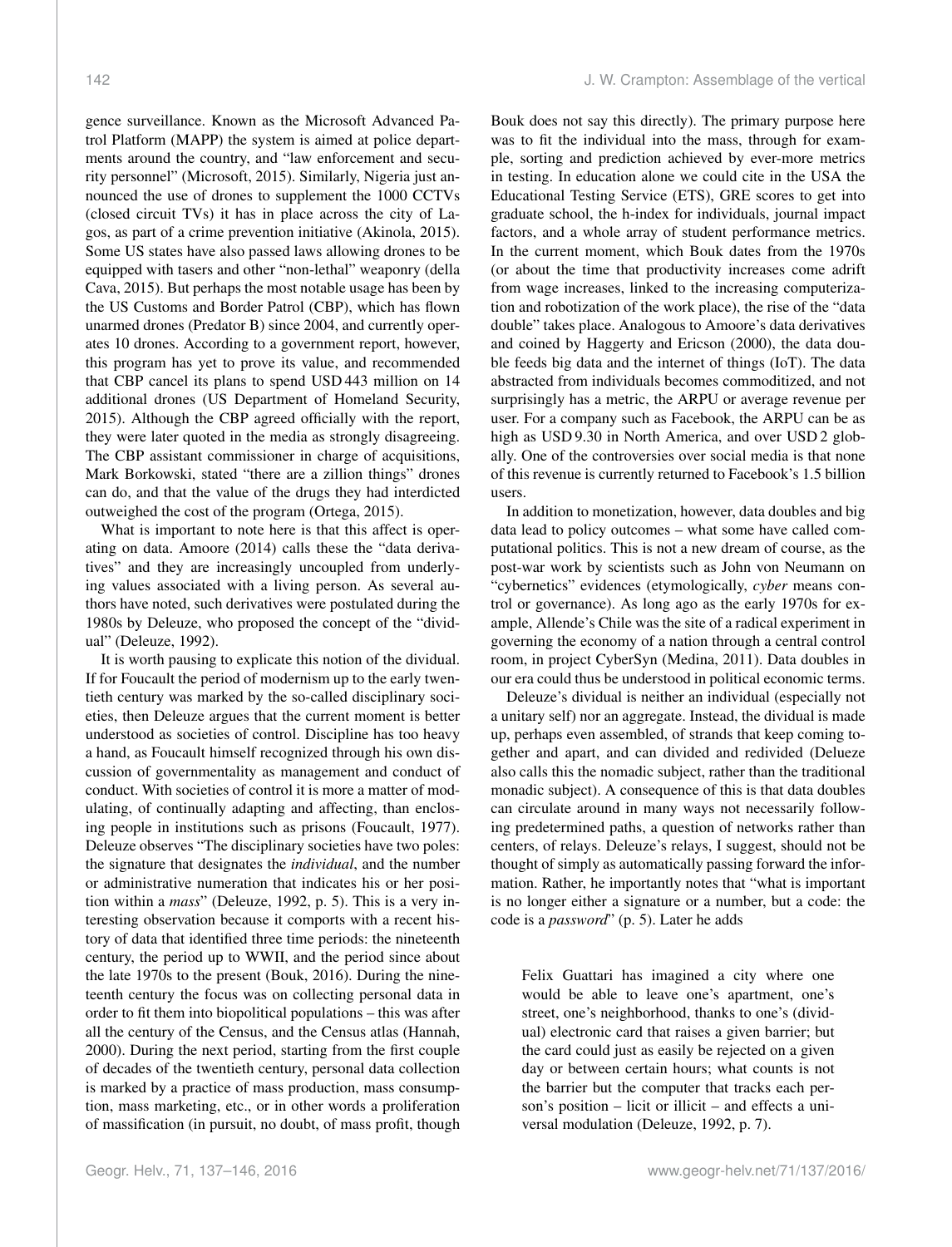Here Deleuze speaks to how our movement and behaviors are modulated (i.e., not disciplined, but affected) by codes and passwords. But how would this work with drones? Would we be aware that it is happening?

Drones have the capacity to extend the surveillant state further into what has been called code/space (Kitchin and Dodge, 2011). These are capacities that can digitally surveill, and include biometrics, automatic facial recognition, and location tracking. The media has already reported that planes with cameras were flown over the Ferguson and Baltimore protests in the USA, and that police departments have access to a database of over 2 billion scans of vehicle license plate records with locations (Jouvenal, 2016) collected via ANPR (automated number plate recognition). These help locate, identify, and assess potential suspects, which, coupled with other technology that ingests social media postings and other public data, creates an actionable threat score. Drones are likely to add to this monitoring, especially as the Supreme Court has held that warrants are not required for aerial observation in public airspace (see *Florida v. Riley*, 488 US 445 (1989)).<sup>3</sup> Drones would be most useful to police as cheaper alternatives to mobile or temporary events, such as marathons, or to monitor temporarily regulated spaces such as PSPOs in the UK.

Depending on the legislative landscape, police may also be able to deploy automated facial recognition technologies with drones. This capability already exists. In 2011 biometrics company Progeny Systems Corporation won a contract from the US Army for drone-based automated facial recognition, and is only one of several companies working on this issue. An advantage to this form of surveillance is that a drone could autonomously decide, depending on its algorithmic programming, to track an individual through public spaces. Similar to the advent of predictive policing one need not be aware of this monitoring, nor have given consent. For example, in Illinois the Biometric Information Privacy Act, passed in 2008 prohibits the collection of biometric information without prior consent (including retina scans, face geometry, voiceprint, and fingerprints). Under its terms, classaction lawsuits have been filed against Google, Snapchat, and Facebook. It is apparent that drone-based tracking based on facial geometries would be regulated by such a law, and so the police dream of flying drones above crowds for purposes of recognition would be problematized. In 2016, Illinois legislators proposed amendments to the law that would severely curtail its remit, and which would doubtless allow dronebased biometric identification (Brandon, 2016).

Current advances in technology allow faces to be detected at an angle even when partially occluded, and can be used to train neural networks (Farfade et al., 2015). One Australian company, Imagus, claims to reliably detect and identify facial images in non-cooperative environments (e.g., in low light, face partially obscured, or without the subject's permission). This need not be limited to subject *identification* (matching a face to an identity). For example, Imagus offer a facial *matching* service, whereby a subject is tracked as they go from one point to another, such as at an airport terminal. The marketing industry has started contemplating how to use automated facial recognition for delivery of advertising. While current geofencing-based advertising is susceptible to being circumvented (e.g., turning off location in your mobile device), you cannot "turn off [your] face" as one marketer put it (Warnock, 2015).

# **4 Drone vulnerability?**

Throughout the development of drones and especially their proliferation into domestic airspace there have been attendant anxieties over their failure, misuse, or dangers. In this last section, I wish to discuss some of the many vulnerabilities of drones. As the vertical is colonized therefore it is recognized that it is yet another domain where risks proliferate.

Technologically, the fact that many drones rely on Global Navigation Satellite Systems (GNSS), such as the US GPS, the Russian GLONASS (Globalnaya Navigazionnaya Sputnikovaya Sistema, or Global Navigation Satellite System) or European Galileo system is an exploitable vulnerability. This was brought starkly to light after the capture in 2011 of an American RQ-170 "Sentinel" UAV by Iran, when concern was raised about GPS/GNSS spoofing attacks. (Whether the RQ-170 was spoofed by GPS is uncertain, but such attacks are feasible because civil GPS signals are relatively weak and unencrypted.) GPS are also problematic because signals cannot travel underwater (and therefore cannot be used for amphibious UAVs) nor pass through buildings, urban canyons or underground. GPS spoofing has been demonstrated to work in several settings. In testimony before Congress, an engineering professor noted that he had successfully spoofed GPS in both the laboratory and in the field at White Sands Missile Test Range (Kerns et al., 2014; Humphreys, 2015). In 2015, at DEFCON 23, the annual hacker convention, two Chinese researchers demonstrated an inexpensive build your own GPS spoofer to trick a popular model of consumer drone (a DJI Phantom) to override its geofencing so that it would operate in a no-fly zone or appear to be in Tibet (Huang and Yang, 2015).

In that light, DARPA initiated a research project in 2015 to find alternatives to GPS. While this may involve solutions that improve inertial guidance, or distance measurement, DARPA is especially interested in alternative sources to GPS, such as from "television, radio and cell towers, satellites, as well as natural phenomena such as lightening" (DARPA, 2015). DARPA's program to develop an alternative to GPS, known as Spatial, Temporal, and Orientation Information in Contested Environments (STOIC), made its first awards

<sup>&</sup>lt;sup>3</sup>However, note that this ruling only applied to naked eye observation. Additionally, many state legislatures are crafting dronerelated legislation that would require warrants (McNeal, 2016).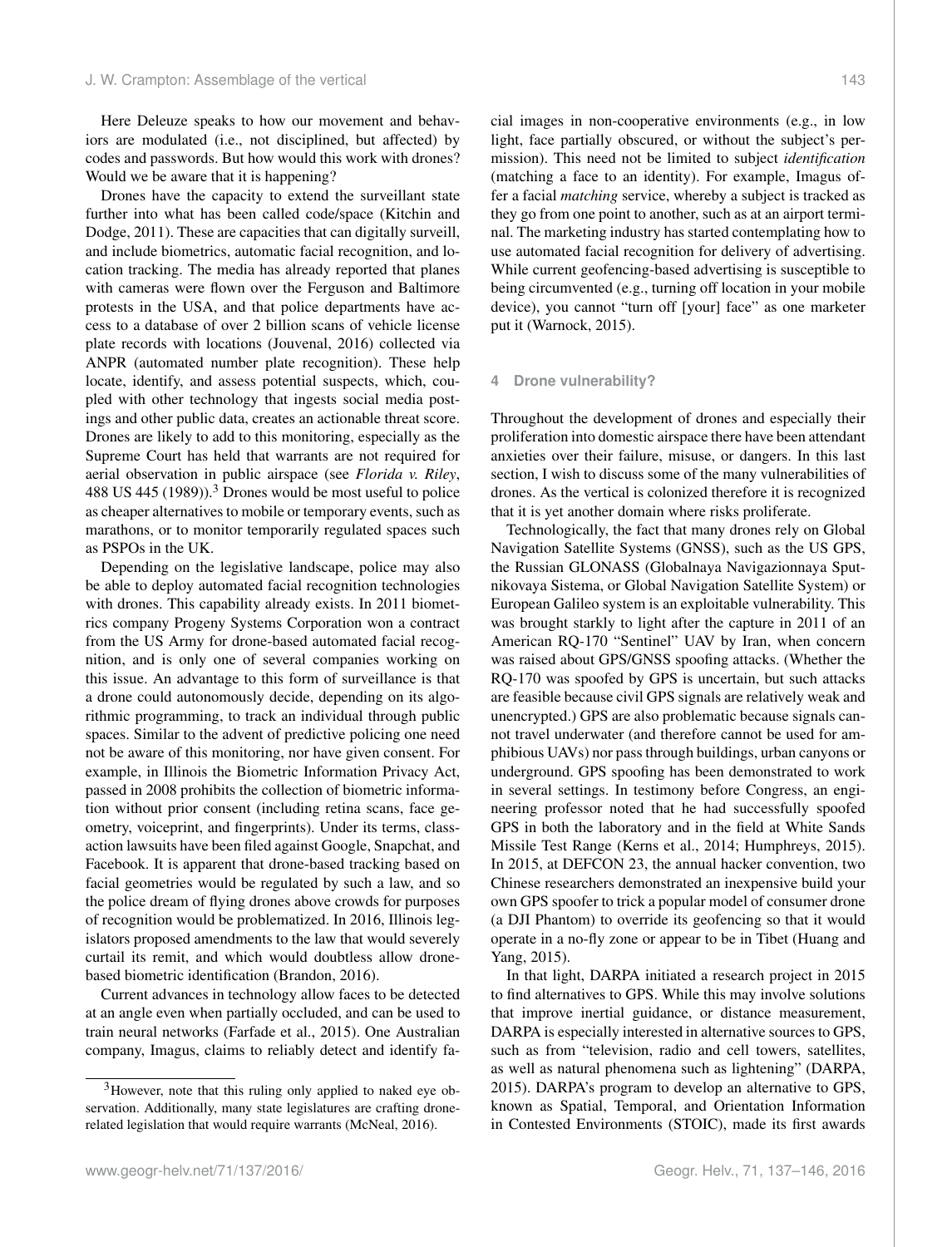to military contractors in 2015 (Raytheon BBN Technologies, Expedition Technology and Rockwell Collins). However, these technologies are still several years away, especially for commercial or civil drones.

The other major technological challenge lies in automatic sense-and-avoid (SAA) and line-of-sight requirements established by the FAA. The first of these requires the development of technical capability for drones to perform semiautonomously when faced with physical obstacles (buildings, birds, and other aircraft including drones). For example, a drone can be programmed to follow a specific route from location to location, but like a self-driving car, would need to be able to detect (sense) intervening obstacles that may occur and successfully avoid them. (DARPA announced some early successes of SAA in early 2016.) Line of sight refers to the FAA requirement that (currently) all UASs must be kept in direct visual line of sight of a qualified operator (i.e., without using First Person Viewpoint (FPV) or sighting aids such as binoculars). Other prescriptions include no-fly zones within 5 miles of an airport or helipad, that drones weigh no more than 55 lbs., and that they not fly at night or over stadiums during games (the latter is covered by what the FAA calls a Temporary Flight Restriction, TFR).

## **5 Conclusions**

In this paper I have introduced and analyzed the emerging market for commercial drones. I have done so by understanding drones not just as a technology, but as a sociotechnological assemblage. By this I do not mean to diminish the real material constituents of drones, such as their physical capacities (surveillance, package delivery, or real estate inspection) and technological weaknesses (sense-and-avoid). In fact, these remain key areas for further research as they are doubtlessly tied to legal, political, and social mediation of commercial drones. The advantage of understanding drones as assemblage, however, is that we can begin to conceptualize the political life of objects. In conclusion therefore, I identify three areas where research can contribute to our understanding of commercially and civically available drones; their role in *biometric identification*, their *affective politics*, and the *datafication of subjectivities*.

Although perhaps an unfamiliar research domain for social scientists and geographers, drone-based mobile automated facial detection, recognition, and tracking are likely to have profound effects on people's sense of place and navigational possibilities. In particular, I would underline the arguments made by Virginia Eubanks that digital technologies are a domain of social justice, and that the future of surveillance is often discernible first among poor communities (Eubanks, 2014). As Klauser and Pedrozo (2015) pointed out, commercial drone usage "is sporadic and punctual rather than wellordered and sequential or systematic" (p. 287) and it may be that we have to adapt our notion of surveillance as panoptic to something more geographically specific.

In that context, it is important to be attentive to the ways these algorithms operate. According to recent studies, algorithmic biometrics exhibit demonstrable racial bias (Angwin et al., 2016; Klare et al., 2012). In one case, an algorithm in use in police departments in multiple US states failed twice as often with African American subjects as with Caucasian subjects (Klare et al., 2012). Facial detection, tracking and recognition is fast becoming a significant factor in security discourses. One recent study for example sought to identify the most typical types of faces in different geographical areas (Islam et al., 2015). It would be important to further study how drone-enabled facial recognition could then identify individuals who were "out of place" in certain situations. In general, there has been little work on the effects of facial recognition, and its likely deployment from drones.

Second, much more work is needed on what might be called the affective politics of drones. To date, only one (controversially received) study has been performed on what feelings are identifiable from "living under drones" (International Human Rights and Conflict Resolution Center and Global Justice Clinic, 2012). Do drones alter one's sense of self, especially around privacy? In what ways? There is a critical need to understand the specific ways algorithms and other forms of code – such as smart cities/technologies, the IoT and machine-based learning – have so successfully arisen to challenge, supplement, and, at times, replace human decision-making. What are the ethics of transferring so much decision-making to machines that used to be carried out by humans? What are the affective politics of the proliferation of metrics in neoliberal government, and considering their vulnerabilities how does the "fickle affectivity of statist encounters" play out with regards to drones (Woodward, 2014, p. 23)?

The datafication of subjectivities, for example what John Cheney-Lippold (2011) calls the "soft biopolitics" of algorithmic citizenship, is no doubt a prime target of value extraction. This value may be economic and we do need further studies of the drone market, who is contributing to it, and how particular ways of valuation are arising. But we also see an investment in what Shaw and Akhter (2014) calls "algorithmic technics" of constant capital (batons, body cameras, police dogs, facial recognition, drones) and a disinvestment in variable capital (the human). Further work on the drone market and the forms of subjectivity it is instituting is critically important here.

**Acknowledgements.** I would like to thank the editor, Benedikt Korf, and two anonymous reviewers. Thanks also to Francisco Klauser and Silvana Pedrozo for inviting me to the conference "Power and Space in the Drone Age" at the University of Neuchâtel, where a version of this paper was first presented.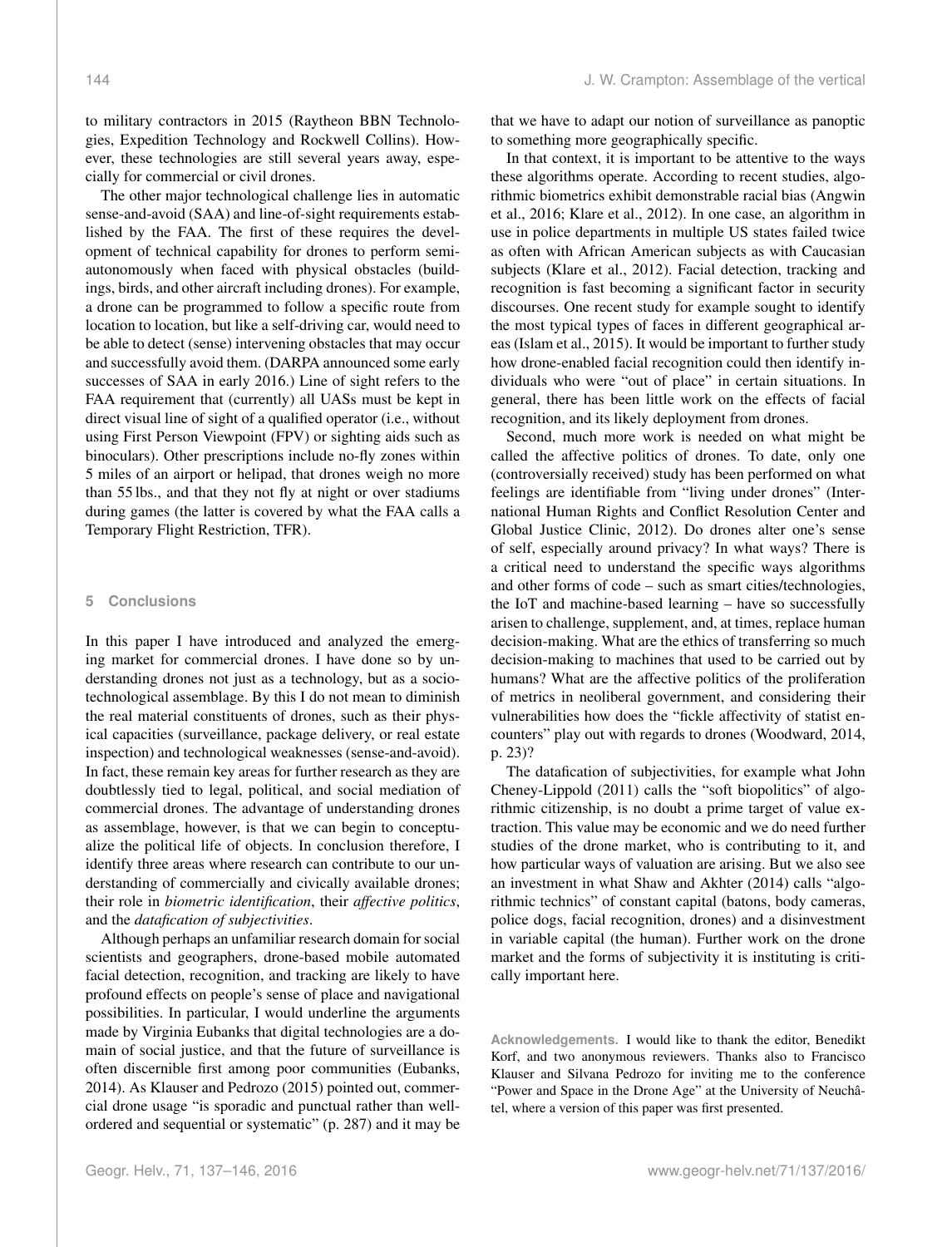#### Edited by: B. Korf Reviewed by: two anonymous referees

#### **References**

- Akinola, F.: Lagos to Deploy Drones to Combat Crime, The Daily Trust, 26 October 2015.
- Amazon Prime Air: Revising the Airspace Model for the Safe Integration of Small Unmanned Aircraft Systems, 2015.
- Amoore, L.: Security and the Claim to Privacy, International Political Sociology, 8, 108–112, 2014.
- Anderson, B.: Preemption, precaution, preparedness: Anticipatory action and future geographies, Prog. Hum. Geog., 34, 777–798, 2010.
- Angwin, J., Larson, J., Mattu, S., and Kirchner, L.: Machine Bias, ProPublica, 23 May 2016.
- Associated Press: US to require drone registration amid wideranging safety concerns, The Guardian, 19 October 2015.
- Associated Press: FAA: More Registered Drone Operators than Registered Planes, The Washington Post, 8 February 2016.
- Bouk, D. B.: The History and Political Economy of Personal Data over the Last Two Centuries in Three Acts, Osiris, in press, 2016.
- Brandon, R.: Someone's Trying to Gut America's Strongest Biometric Privacy Law, The Verge, 27 May 2016.
- Buchanan, I.: Assemblage Theory and its Discontents, Deleuze Studies, 9, 382–392, 2015.
- Callon, M.: The laws of the markets, Oxford, Malden, MA, Blackwell Publishers/Sociological Review, 1998.
- Carey, B.: For Now, FAA is Not Considering Airspace Changes for Drones, AINonline, 3 May 2016.
- Cheney-Lippold, J.: A New Algorithmic Identity, Soft Biopolitics and the modulation of Control, Theor. Cult. Soc., 28, 164–181, 2011.
- Defense Advanced Research Projects Agency (DARPA): Breakthrough Technologies for National Security, Washington, DC, DARPA, 2015.
- Deleuze, G.: Postscript on the Societies of Control, October 59 (Winter), 3–7, 1992.
- Deleuze, G. and Guattari, F.: Anti-Oedipus : capitalism and schizophrenia, Minneapolis, University of Minnesota Press, 1983.
- Deleuze, G. and Guattari, F.: A Thousand Plateaus. Capitalism and Schizophrenia, Minneapolis & London, University of Minnesota Press, 1987.
- Deleuze, G. and Parnet, C.: Dialogues, New York, Columbia University Press, 1987.
- della Cava, M.: Police Taser Drones Authorized in ND, USAToday, 29 August 2015.
- DJI: DJI Introduces New Geofencing System for Its Drones, San Jose, CA, DJI, 2015.
- Eubanks, V.: Want to Predict the Future of Surveillance? Ask Poor Communities, The American Prospect, 15 January 2014.
- Farfade, S. S., Saberian, M., and Li, L.-J.: Multi-view Face Detection Using Deep Convolutional Neural Networks, Proceedings of the 5th ACM on International Conference on Multimedia Retrieval, 640–650, 2015.
- Foucault, M.: Discipline and punish: the birth of the prison, 1st American ed., New York, Pantheon Books, 1977.
- Foucault, M.: The Subject and Power, in: Michel Foucault: Beyond Structuralism and Hermeneutics, edited by: Dreyfus, H. L. and Rabinow, P., 208–226, Chicago, The University of Chicago Press, 1983.
- Foucault, M.: Security, Territory, and Population. Lectures at the Collège de France, Houndsmills, Basingstoke and New York City, Palgrave Macmillan, 2007.
- Garrett, B. L.: PSPOs: The New Control Orders Threatening our Public Spaces, The Guardian, 8 September 2015.
- Gettinger, D.: Drone Spending in the Fiscal Year 2017 Defense Budget. Annandale-on-Hudson, New York, Center For the Study of the Drone, 2016.
- Gillespie, T.: The Relevance of Algorithms, in: Media Technologies, edited by: Gillespie, T., Boczkowski, P. J., and Foot, K. A., Cambridge, MA, MIT Press, 2014.
- Haggerty, K. D. and Ericson, R. V.: The surveillant assemblage, Brit. J. Sociol., 51, 605–622, 2000.
- Hannah, M.: Governmentality and the Mastery of Territory in Nineteenth-Century America, Cambridge, Cambridge University Press, 2000.
- Herships, S.: The Air Up There, Marketplace, 2013.
- Huang, L. and Yang, Q.: GPS Spoofing. Low-cost GPS Simulator, in: DEF CON 23, Las Vegas, 2015.
- Humphreys, T.: Statement on the Security Threat Posed by Unmanned Aerial Systems and Possible Countermeasures, in: Oversight and Management Efficiency Subcommittee, Homeland Security Committee, Washington, DC, US House, 2015.
- International Human Rights and Conflict Resolution Center, and Global Justice Clinic: Living Under Drones: Death, Injury, and Trauma to Civilians from US Drone Practices in Pakistan, 2012.
- Islam, M. T., Greenwell, C., Souvenir, R., and Jacobs, N.: Largescale geo-facial image analysis, EURASIP Journal on Image and Video Processing, 2015, 1–17, 2015.
- Jenkins, D. and Vasigh, B.: The Economic Impact of Unmanned Aircraft Systems Integration in the United States, Arlington, VA, AUVSI, 2013.
- Jouvenal, J.: The New Way Police are Surveilling You: Calculating your Threat "Score", The Washington Post, 10 January 2016.
- Kerns, A. J., Shepard, D. P., Bhatti, J. A., and Humphreys, T. E.: Unmanned Aircraft Capture and Control Via GPS Spoofing, J. Field Robot., 31, 617–636, 2014.
- King, C.: Amazon Leans on Government in its quest to be a Delivery Powerhouse, The New York Times, 20 March 2016.
- Kitchin, R. and Dodge, M.: Code/space software and everyday life, Cambridge, Mass., MIT Press, 2011.
- Klare, B. F., Burge, M. J., Klontz, J. C., Vorder Bruegge, R. W., and Jain, A. K.: Face Recognition Performance: Role of Demographic Information, IEEE T. Inf. Foren. Sec., 7, 1789–1801, 2012.
- Klauser, F. and Pedrozo, S.: Power and space in the drone age: a literature review and politico-geographical research agenda, Geogr. Helv., 70, 285–293, doi[:10.5194/gh-70-285-2015,](http://dx.doi.org/10.5194/gh-70-285-2015) 2015.
- Leszczynski, A.: Forthcoming. Geoprivacy, in: Understanding Spatial Media, edited by: Kitchin, R., Wilson, M., and Lauriault, T., New York, SAGE, in press, 2016.
- Mac, R.: Amazon Scanning Backyards In Seattle, Suggesting Drone Delivery In Its Sights, Forbes, 2 July 2015.